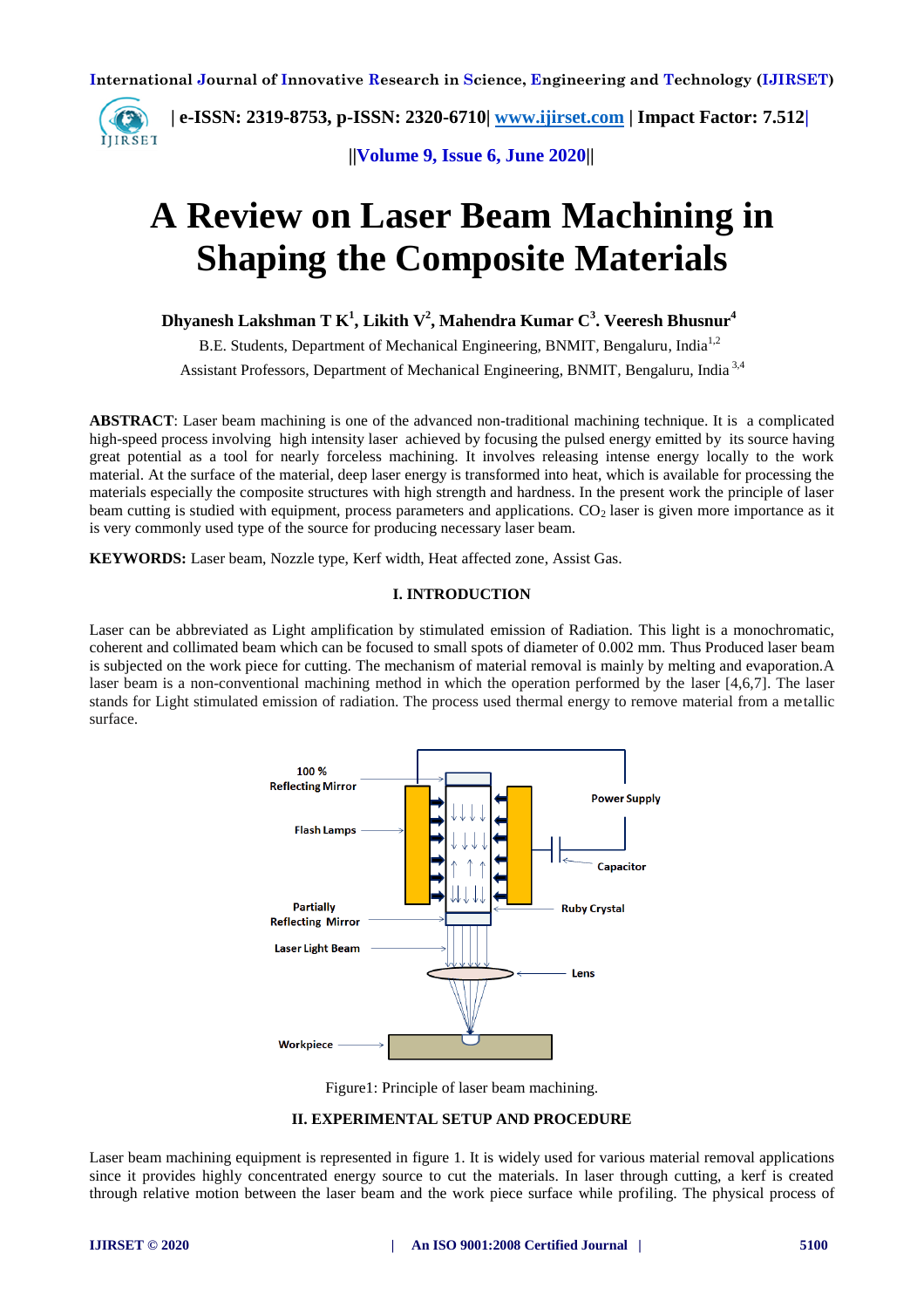

## **||Volume 9, Issue 6, June 2020||**

material removal and energy losses are quite similar to those in drilling, where the incoming laser beam energy is balanced by the conduction heat, the energy for melting or vaporization of material, and the heat losses to the environment [1,3,9]. The nonlinear behaviour of the laser–material interactions play a significant role in forming the final profile and the output geometry of the machined micro features. The laser source used in this experimentation is LVD Helius Hybrid 2514 CO2 type, where the CO2 gas was used as the mainstream gas in this machine. CO2 laser uses an ionized mixture of mainly helium and equal but much lower contributions of N2 and CO2 for the generation of invisible infrared light with a wavelength around 10 mm. However, free electrons always present in a considerable concentration in ionized gases are accelerated by an electrical field, which causes vibrations of the nitrogen molecules due to collisions and the latter handle this energy over to CO2 molecules. Thus they start to carry out vibrations, whereas the central carbon atom remains resting and the two oxygen atoms move consistently to the right and left producing the monochromatic beam of laser as shown in figure 2.



Figure 2: Components of Laser Beam Machining.

#### **III. PROCESS PARAMETERS IN LBM**

The process of laser cutting involved many parameters as shown in table 1, can be generally divided into two main categories such as beam parameters and process parameters [7, 9, and 11]. Beam Parameters that characterize the properties of the laser beam which include the wavelength, power, intensity and spot size, continue wave and pulsed power, beam polarization, types of beam, characteristics of beam, beam mode. The wavelength depends on stimulated emission with respect to the physical mechanisms involves in energy coupling and the process efficiency, stability and quality, the wavelength plays a significant role. It has important effect on material 's surface absorptivity. For a specific material type, there is a certain wavelength which can have maximum absorption of laser energy with a lowest reflection. Due to the shorter wavelength of fiber lasers same as Nd-YAG laser within range of 1 μm compared to CO2 lasers (10.6μm), it leads to the higher absorption in metallic material.

|  |  |  | Table1: Process Parameters of Laser beam machining. |
|--|--|--|-----------------------------------------------------|
|--|--|--|-----------------------------------------------------|

| Laser Parameter          | <b>Influence on Material Processing</b>                                                                      |  |
|--------------------------|--------------------------------------------------------------------------------------------------------------|--|
| Power (average)          | Temperature (steady state)<br>Process throughput                                                             |  |
| Wavelength (µm)          | Optical absorption, reflection, transmission, resolution,<br>and photochemical effects                       |  |
| Spectral line width (nm) | Temporal coherence<br>Chromatic aberration                                                                   |  |
| Beam size (mm)           | Focal spot size<br>Depth of focus<br>Intensity                                                               |  |
| Lasing modes             | Intensity distribution<br>Spatial uniformity<br>Speckle<br>Spatial coherence<br>Modulation transfer function |  |
| Peak power (W)           | Peak temperature<br>Damage/induced st ress<br>Nonlinear effects                                              |  |
| Pulse width (sec)        | Interaction time<br><b>Transient</b> processes                                                               |  |
| Stability $(\%)$         | Process latitude                                                                                             |  |
| Efficiency (%)           | Cost                                                                                                         |  |
| Reliability              | Cost                                                                                                         |  |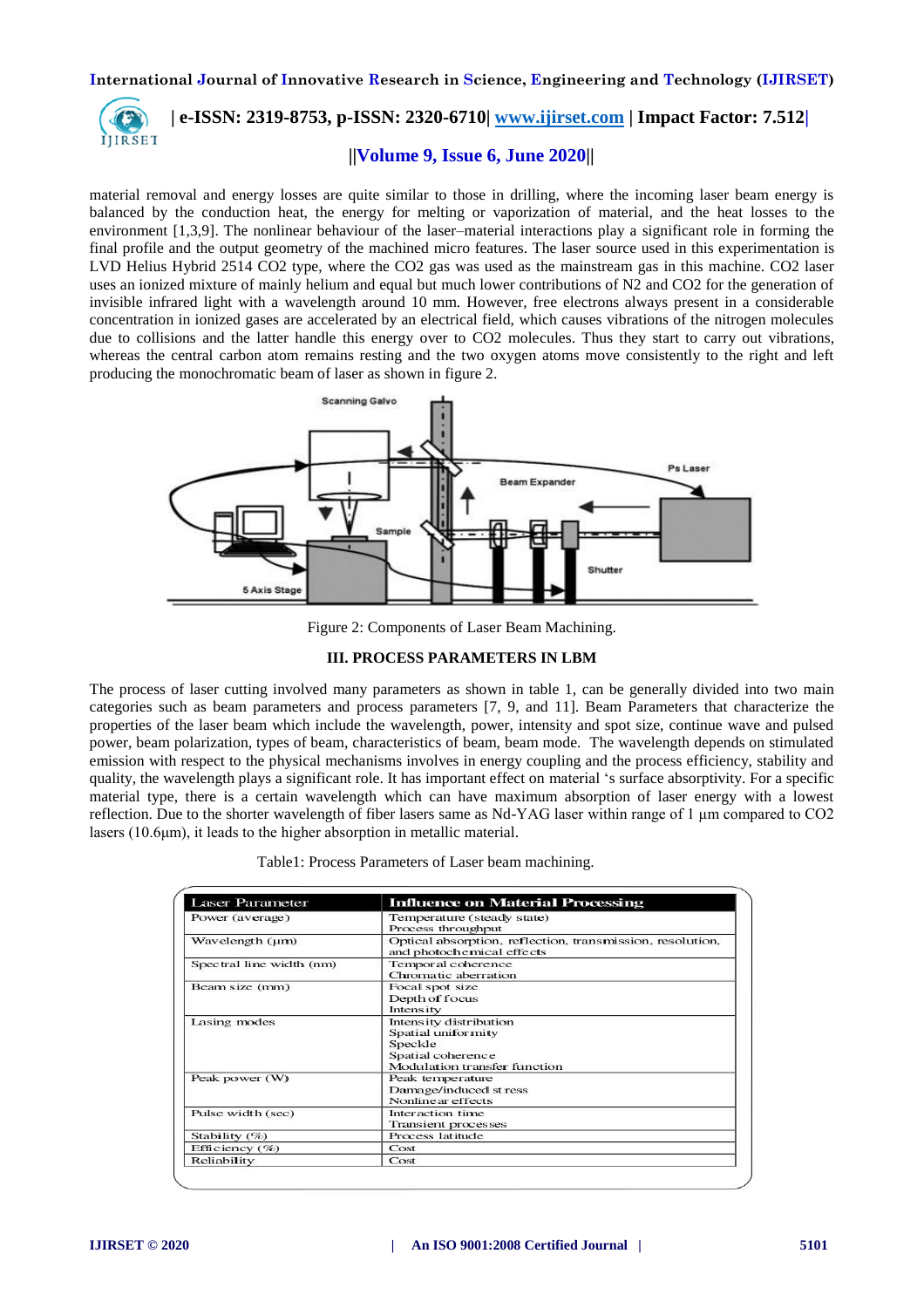

 **| e-ISSN: 2319-8753, p-ISSN: 2320-6710| [www.ijirset.com](http://www.ijirset.com/) | Impact Factor: 7.512|**

## **||Volume 9, Issue 6, June 2020||**

The Power utilized depends on the intensity and spot size. The power of laser system is the total energy emitted in the form of laser light per second. Without sufficient power, cutting cannot be started. The intensity of the laser beam is the power divided by the beam concentrated area. The high intensity of laser beam causes rapid heating of the material, which means that little time is available for heat to dissipate into the surrounding material. Additionally, the reflectivity of most metals is much lower at high intensities, compared to the low beam intensity. Moreover, the intensity determines the thickness of material which can be cut. Spot size is the irradiated area of laser beam. In laser cutting application, it is required to focus beam into minimum spot size. Due to the better beam quality of fibre laser with very low divergence, the user can get spot diameters smaller than conventional lasers producing longer working distances. Continuous wave (CW) and pulsed laser power Both the continuous wave and pulsed laser power can achieve the high intensity needed for laser cutting. The cutting speed is determined by the average power level. Average power level with CW laser is higher compared to the pulsed laser.

## **IV. APPLICATIONS OF LBM**

Laser can be used in wide range of manufacturing applications like Material removal – drilling, cutting and trepanning, Welding, Cladding, Alloying, drilling micro-sized holes using laser in difficult – to – machine materials is the most dominant application in industry. In laser drilling the laser beam is focused over the desired spot size. For thin sheets pulse laser can be used. For thicker one's continuous laser may be used. Modern automotive vehicles made from fiber reinforced composites demands the use of LBM for their shaping needs.

| <b>APPLICATION</b>                                                                                                                    | <b>TYPE OF LASER</b>                                                                           |  |  |
|---------------------------------------------------------------------------------------------------------------------------------------|------------------------------------------------------------------------------------------------|--|--|
| • Large holes upto 1.5 mm dia.<br>Large holes (trepanned)<br>٠<br>· Small holes > 0.25 mm dia.<br>• Drilling (punching or percussion) | Ruby, Nd-glass, Nd-YAG<br>Nd-YAG, CO2<br>۰<br>Ruby, Nd-glass, Nd-YAG<br>٠<br>Nd-YAG, Ruby<br>٠ |  |  |
| • Thick cutting<br>• Thin slitting of metals<br>• Thin slitting of plastics                                                           | CO2 with gas assist<br>٠<br>Nd-YAG CO2<br>٠                                                    |  |  |
| · Plastics Metals Organics<br>• Non-metal Ceramics                                                                                    | CO <sub>2</sub><br>Nd-YAG, ruby, Nd-glass<br>٠<br>Pulsed CO2<br>٠<br>Pulsed CO2, Nd-YAG        |  |  |



Figure 3: Application of LBM in car body parts.

#### **V. CONCLUSION**

From considerable research studies it can be concluded that the laser beam machining can be used as one of the advanced machining technique for hard and extremely difficult to cut materials. This Non-traditional process shall be used for both metallic and non-metallic surfaces. The process parameters affect the material and the properties of